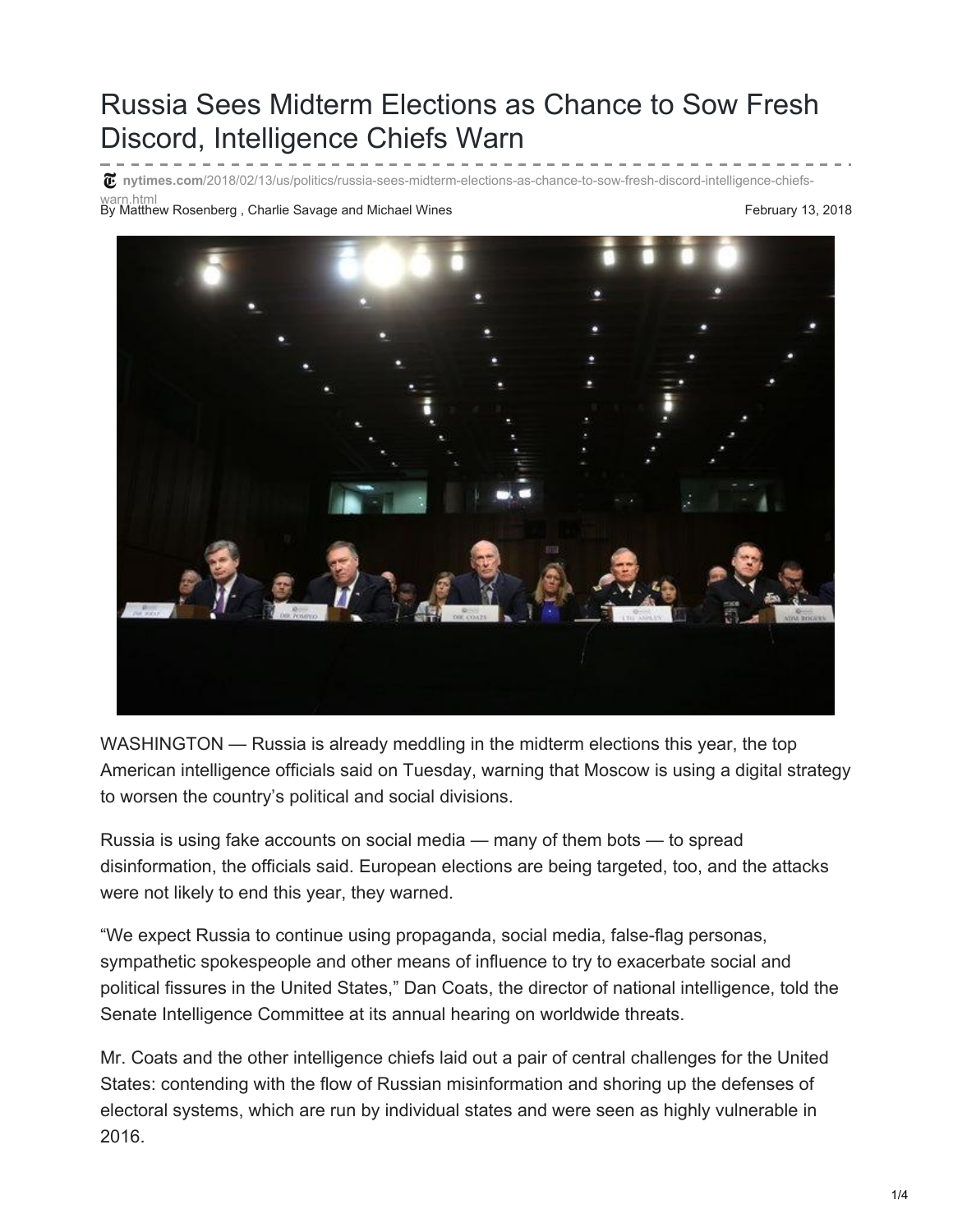"There should be no doubt that Russia perceives its past efforts as successful and views the 2018 U.S. midterm elections as a potential target for Russian influence operations," said Mr. Coats, testifying alongside Mike Pompeo, the C.I.A. director; Christopher A. Wray, the F.B.I. director; and other leading intelligence officials.

"Throughout the entire community, we have not seen any evidence of any significant change from last year," Mr. Coats said.

The warnings were striking in their contrast to President Trump's public comments. He has mocked the very notion of Russian meddling in the last election and lashed out at those who suggested otherwise.

Mr. Trump has not directed his intelligence officials to specifically combat Russian interference, they said. But Mr. Pompeo said that the president has made clear that the C.I.A. has "an obligation, from the foreign intelligence perspective, to do everything we can to make sure there's a deep and thorough understanding of every threat, including threats from Russia."

Russia appears eager to spread information — real and fake — that deepens political divisions. Bot armies [promoted](https://www.politico.com/magazine/story/2018/02/04/trump-twitter-russians-release-the-memo-216935) partisan causes on social media, including the recent push to release a Republican congressional memo critical of law enforcement officials.

The bots have also sought to portray the F.B.I. and Justice Department as infected by partisan bias, said Senator Mark Warner of Virginia, the top Democrat on the intelligence committee.

"Other threats to our institutions come from right here at home," he said. "There have been some, aided and abetted by Russian internet bots and trolls, who have attacked the basic integrity of the F.B.I. and the Justice Department. This is a dangerous trend."

Russia does not, however, appear to be trying to penetrate voting machines or Americans' ballots, United States officials said.

"While scanning and probing of networks happens across the internet every day, we have not seen specific or credible evidence of Russian attempts to infiltrate state election infrastructure like we saw in 2016," Jeanette Manfra, the chief cybersecurity official at the Department of Homeland Security, said in an interview last week.

Right now, Mr. Pompeo said, Russia is trying to focus on what are known as influence operations — using social media and other platforms to spread favorable messages — not hacking.

"The things we have seen Russia doing to date are mostly focused on information types of warfare," he said.

Intelligence officials and election-security experts have said both the states and federal agencies have made significant progress in addressing voting system vulnerabilities since 2016, when state-level officials could not even be warned of attacks because they lacked the necessary security clearances.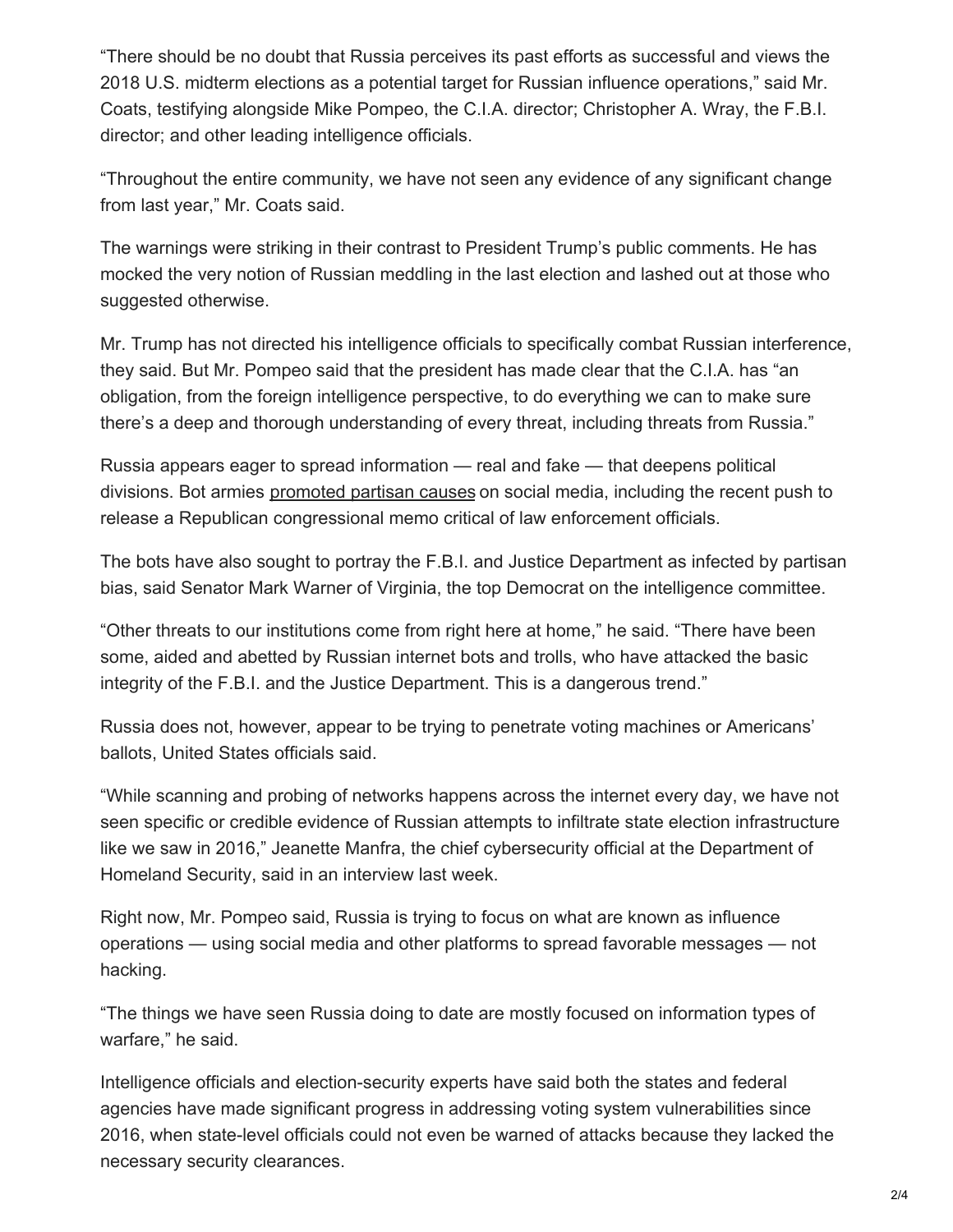The intelligence community was focused on gathering information about potential attacks and then sharing it with local and state election officials, Mr. Coats said during the hearing.

Mr. Coats called Moscow's meddling "pervasive."

"The Russians have a strategy that goes well beyond what is happening in the United States," he said. "While they have historically tried to do these types of things, clearly in 2016 they upped their game. They took advantage, a sophisticated advantage of social media. They are doing that not only in the United States but doing it throughout Europe and perhaps elsewhere."

Mr. Pompeo was also asked about reports last week by The New York [Times](https://www.nytimes.com/2018/02/09/us/politics/us-cyberweapons-russia-trump.html) and The Intercept that American [intelligence](https://theintercept.com/2018/02/09/donald-trump-russia-election-nsa/) agencies spent months negotiating with a Russian who said he could sell stolen American cyberweapons and that the deal would include purportedly compromising material on Mr. Trump. The negotiations were conducted through an American businessman who lives in Europe and served as a cutout for American intelligence agencies.

Mr. Pompeo called the reporting "atrocious, ridiculous and inaccurate" and said the C.I.A. had not paid the Russian. The Times, citing American and European intelligence officials, said only that American spies had paid the Russian \$100,000 for the cyberweapons using an indirect channel. Those weapons were never delivered. The Russian did provide information on Mr. Trump, which intelligence agencies refused to accept and remains with the American businessman.

"Our story was based on numerous interviews, a review of communications and other evidence. We stand by it," said Dean Baquet, the executive editor of The Times.

Mr. Pompeo did appear to acknowledge the operation itself, saying that "the information that we were working to try and retrieve was information we believed might well have been stolen from the U.S. government."

He and the other intelligence chiefs, including Adm. Michael S. Rogers, the departing director of the National Security Agency, also addressed the slew of other threats they see facing the United States. They cited North Korea's nuclear program, Islamist militants in the Middle East and even illicit drug trafficking, especially the smuggling of cheaply made fentanyl, a powerful opioid responsible for [thousands](https://www.nytimes.com/2017/10/26/us/opioid-crisis-public-health-emergency.html) of deaths each year.

But as has [been](https://www.nytimes.com/2017/05/11/us/politics/intelligence-officials-warn-of-russia-cyberattacks.html) the case for years, the intelligence leaders presented cyberactivities of rival nations and rogue groups as the foremost threat facing the United States. They warned that such risks were likely to only grow, citing China, Iran, North Korea and Russia, along with militant groups and criminal networks, as the main agitators.

To ease the flow of information, the Department of Homeland Security is trying to get at least one election official in each state a security clearance. To date, 21 officials in 20 states received at least interim "secret"-level clearances, Ms. Manfra said in the interview.